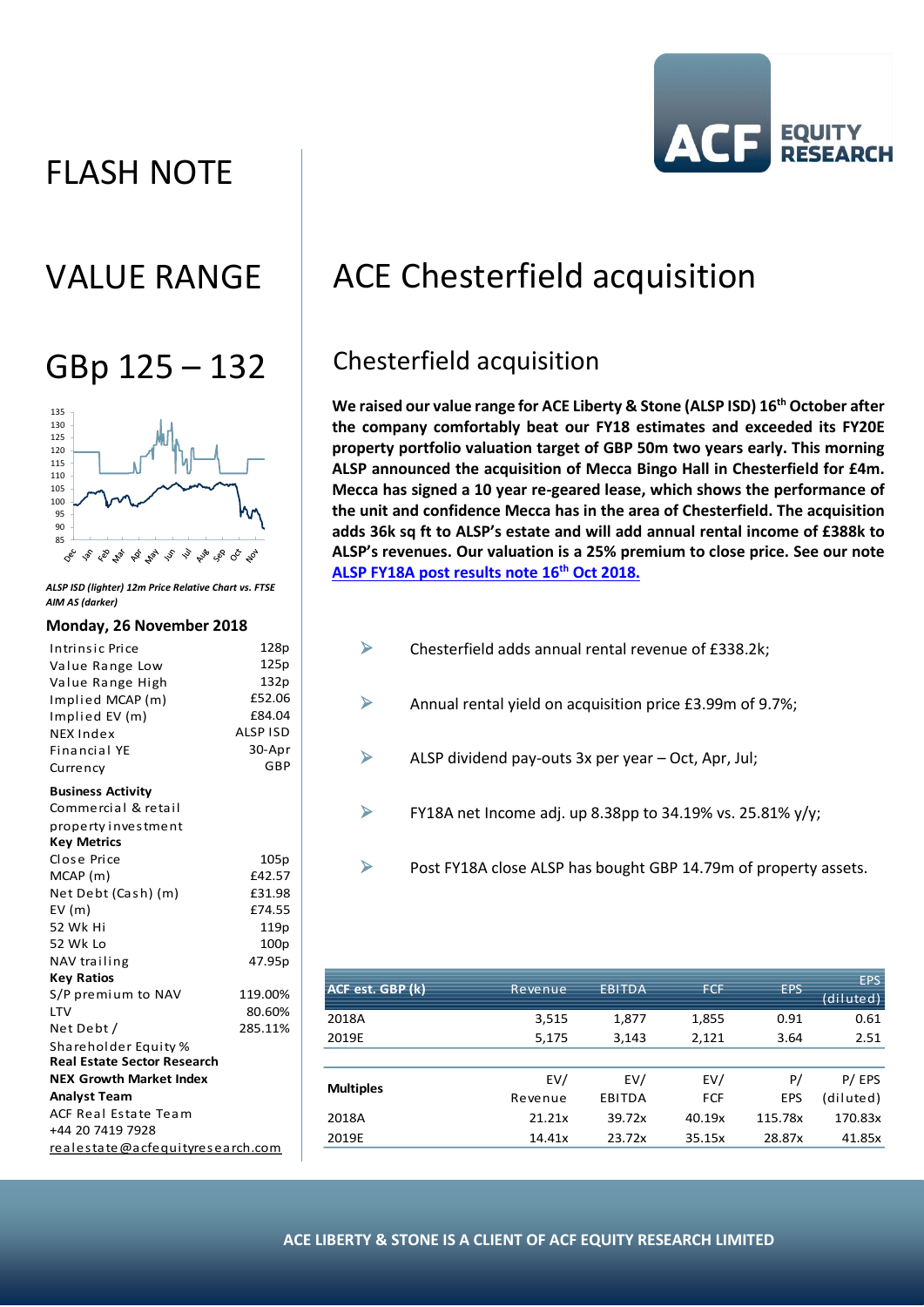

| 26/11/2018                            | No. of<br><b>Shares</b> |                 |
|---------------------------------------|-------------------------|-----------------|
|                                       | in                      | <b>Fully</b>    |
| <b>Share Price History</b>            |                         | issue diluted   |
|                                       |                         |                 |
| NoSh (m)                              | 40.5                    | 58.8            |
| Implied Intrinsic Price               | 128p                    | 88p             |
| Value Range Low                       | 125p                    | 86p             |
| Value Range High                      | 131p                    | 90 <sub>p</sub> |
| <b>NEX Growth Market</b>              | <b>ALSP</b>             |                 |
| Financial YE                          | 30-Apr                  |                 |
| <b>Reporting Currency</b>             | GBP                     |                 |
| NoSh (m)                              |                         | 40.5            |
| NoSh (m) expected<br>dilution (Exp D) |                         | 58.8            |
| NoSh (m) full dilution<br>(FD)        |                         | 58.8            |
| <b>Key Metrics</b>                    |                         | adj.            |
| MCAP (m)                              | £42.6                   | £42.6           |
| Net Debt (Cash) (m)                   | £31.98                  | £31.98          |
| EV(m)                                 | £74.6                   | £74.6           |
| 52 Wk Hi                              | 119p                    | 82p             |
| 52 Wk Lo                              | 100p                    | 69 <sub>p</sub> |
| Free Float                            | 33%                     | 33%             |
|                                       |                         |                 |
| *Key Metrics FCF adj.                 |                         | 2018A 2019E     |
|                                       |                         |                 |
| CPS (GBp)                             | 4.58<br>3.16            | 5.23<br>3.61    |
| CPS (Exp D) (GBp)                     | 3.16                    |                 |
| CPS (FD) (GBp)                        |                         | 3.61            |
| P/CPS                                 |                         | 27.97x 16.87x   |
| P/CPS (Exp D)                         | 40.55x                  | 24.46x          |
| P/CPS (FD)                            | 40.55x                  | 24.46x          |
|                                       |                         |                 |

### **Investment Case**

### **Competitive background**

ACE (ALSP) acquires and rents secondary assets largely in regional cities in the UK with over 50% of rental income from gilt-edged tenants. HM government and city councils accounted for 51% of rental revenues FY18A vs. 60% y/y. Major industrial and commercial companies accounted for 45% of revenues vs. 33% FY17A. ACE looks for two types of core opportunities  $-1$ ) end of life tenancies to provide rental uplift via change of use and, in time, capital appreciation and longer-term tenancies to underpin cash flows. ALSP does not undertake development work, thereby de-risking its revenues compared to many of its listed peer group.

The UK property market (commercial, retail and residential) has slowed in terms of the rate at which transactions are completed after the unexpected UK vote to leave the EU. Although the commercial property market stabilised relatively quickly after an initial panic from investors following the Brexit vote outcome, deals are now taking longer to execute and commercial debt arrangements have become a more laborious process. In spite of this environment, ALSP's management has again performed well during FY18A and has combined this with another host of post balance sheet events enhancing the company's FY19E outlook.

ALSP's active asset management strategy continues to prove value-generating in current market conditions.

#### **● Post balance sheet events (PBSE) FY18A**

Dividend pay-out of 1.25p p/s. Purchase of four properties for a total of GBP 14.796m including the now completed purchase of Mecca Bingo Hall, Chesterfield for GBP 3.999m. ALSP issued 2.890m options to directors at a strike price of GBP 0.72 expiring 15 June 2025.

#### **● Funding PBSEs**

Draw down of a GBP 6.950m commercial loan from Coutts & Co.

### **Catalysts**

Acquisition of new properties and sale of existing properties; Uplift in rental yield through active management; Re-rating of the property sector; Further funding activity.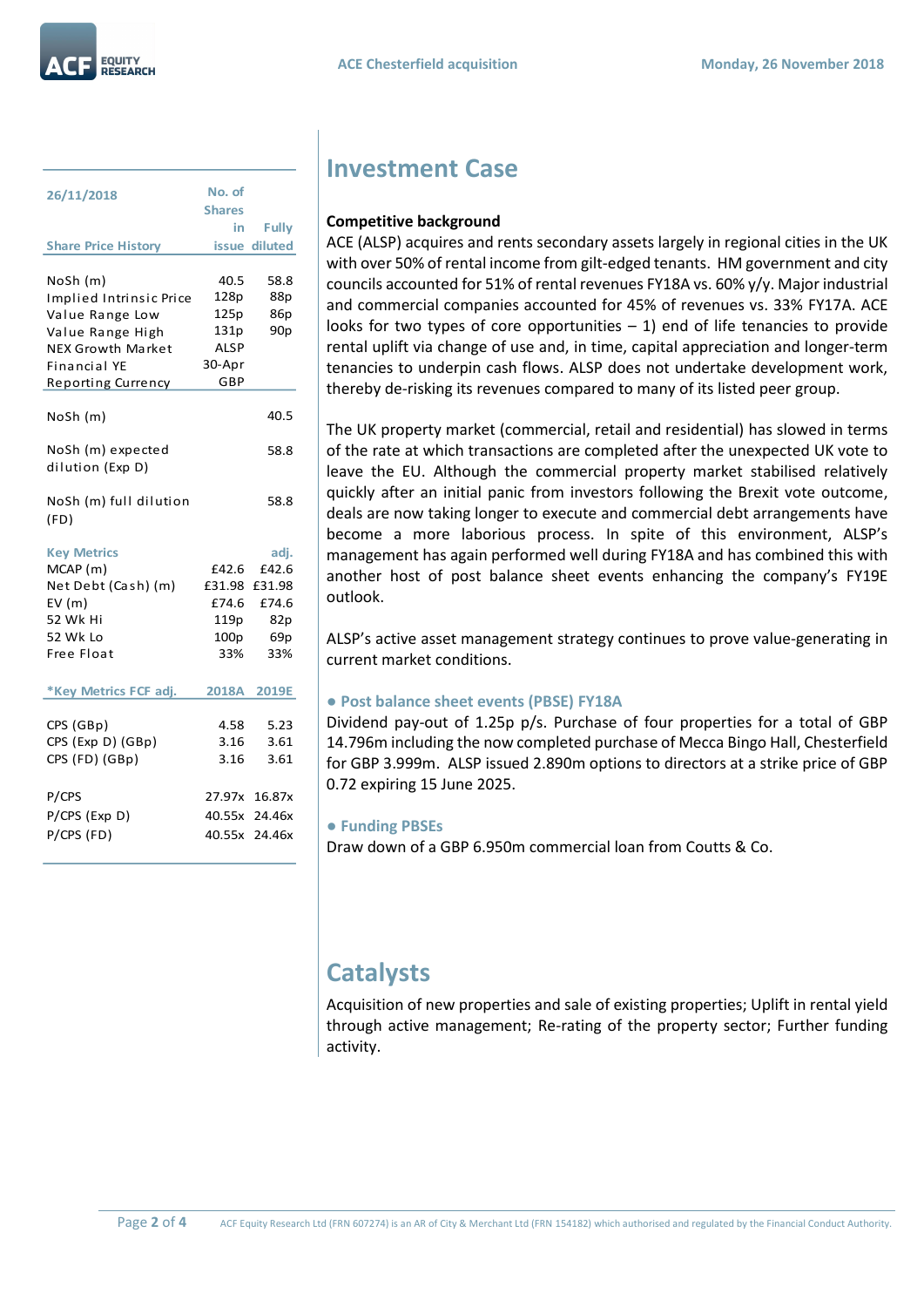

## **Financial Projections**

| P&L GBP (k)                           | 2017A        | 2018A       | 2019E        | 2020E  | 2021E   |
|---------------------------------------|--------------|-------------|--------------|--------|---------|
| Revs                                  | 2,632        | 3,515       | 5,175        | 6,183  | 6,560   |
| gr%                                   | 29%          | 34%         | 47%          | 19%    | 6%      |
| SGA                                   | 1,567        | 1,638       | 2,033        | 1,602  | 1,660   |
| <b>EBITDA</b>                         | 1,065        | 1,877       | 3,143        | 4,581  | 4,900   |
| % Revs                                | 40%          | 53%         | 61%          | 74%    | 75%     |
| FV adj.                               | $-391$       | 0           | 0            | 0      | 0       |
| % Revs                                | $-15%$       | 0%          | 0%           | 0%     | 0%      |
| <b>EBIT</b>                           | 674          | 1,877       | 3,143        | 4,581  | 4,900   |
| EBT                                   | 1,122        | 214         | 1,844        | 3,835  | 4,214   |
| % Revs                                | 43%          | 6%          | 36%          | 62%    | 64%     |
| <b>ETR</b>                            | 14%          | $-69%$      | 20%          | 20%    | 20%     |
| ΝI                                    | 963          | 361         | 1,475        | 3,068  | 3,371   |
| % Revs                                | 37%          | 10%         | 28%          | 50%    | 51%     |
| Adj EPS (p)                           | 3.42         | 1.83        | 7.23         | 10.08  | 10.90   |
| Basic EPS (p)                         | 2.45         | 0.91        | 3.70         | 7.70   | 8.46    |
| Diluted EPS (p)                       | 2.22         | 0.61        | 2.51         | 5.22   | 5.74    |
| <b>Balance Sheet GBP (k)</b>          | 2017A        | 2018A       | 2019E        | 2020E  | 2021E   |
| Investments                           | 29,453       | 50,488      | 76,283       | 89,333 | 111,083 |
| Rev Yield                             | 8.94%        | 6.96%       | 6.78%        | 6.92%  | 5.91%   |
| Rev Yield 1 yr fwd                    | 11.93%       | 10.25%      | 8.11%        | 7.34%  | 6.81%   |
| <b>Total Fixed Assets</b>             | 29,453       | 50,488      | 76,283       | 89,333 | 111,083 |
| Current assets                        | 178          | 934         | 0            | 0      | 0       |
| Assets held for sale                  | 9,526        | 7,734       | 5,980        | 0      | 0       |
| Cash                                  | 351          | 5,180       | 6,957        | 9,280  | 11,964  |
| <b>Total Current Assets</b>           | 10,055       | 13,849      | 12,937       | 9,280  | 11,964  |
| <b>Total Assets</b>                   | 39,508       | 64,337      | 89,220       | 98,613 | 123,047 |
| Creditors                             | 788          | 1,240       | 1,825        | 2,181  | 2,314   |
| Liabs held for sale                   |              | 2,587       |              |        |         |
| Deferred Tax                          | 3,436<br>298 | 215         | 2,500<br>335 | 0<br>0 | 0<br>0  |
|                                       |              |             |              |        |         |
| Loans                                 | 16,291       | 40,694      | 39,986       | 53,036 | 74,786  |
| <b>Total Liabilities</b>              | 21,376       | 44,897      | 44,647       | 55,217 | 77,100  |
| <b>Net Assets</b>                     | 18,133       | 19,439      | 44,573       | 43,396 | 45,947  |
| Share Capital                         | 9,822        | 10,066      | 10,066       | 10,066 | 10,066  |
| Accum. Profit/(loss)                  | 1,180        | 1,152       | 2,627        | 5,695  | 9,066   |
| <b>Total Equity</b>                   | 18,133       | 19,439      | 44,573       | 43,396 | 45,947  |
| <b>Total Equity &amp; Liabilities</b> | 39,508       | 64,337      | 89,220       | 98,613 | 123,047 |
| Basic NAV (p)                         | 44.7         | 47.9        | 109.9        | 107.0  | 113.3   |
| Diluted NAV (p)                       | 30.8         | 33.1        | 75.8         | 73.8   | 78.2    |
| % LTV                                 | 55.3%        | 80.6%       | 52.4%        | 59.4%  | 67.3%   |
| Cash Flow GBP (k)                     | 2017A        | 2018A       | 2019E        | 2020E  | 2021E   |
| EBT Profit/(loss)                     | 1,122        | 214         | 1,844        | 3,835  | 4,214   |
| Finance costs                         | 570          | 2218        | 500          | 0      | 0       |
| FV adj. + Other adj.                  | 391          | 0           | 0            | 0      | 0       |
| Cash Taxes                            | $-22$        | -337        | $-369$       | $-767$ | -843    |
| WCap change                           | $-104$       | $-280$      | $-104$       | 0      | 0       |
| Net CFO                               | 961          | 2,192       | 2,490        | 3,835  | 4,214   |
| % Revs                                | 0            | $\mathbf 1$ | 0            | 1      | 1       |
| <b>FCFE</b>                           | 939          | 1,855       | 2,121        | 3,068  | 3,371   |
| uFCF                                  | 1,570        | 3,477       | 3,420        | 3,814  | 4,058   |
| <b>Capex/Prprty Assets %</b>          | 30%          | 38%         | 22%          | 17%    | 23%     |
| CF from Financing                     | 8,334        | 23,776      | 17,618       | 15,000 | 25,000  |
| Net Cash In/(Out)                     | $-167$       | 4,728       | 1,878        | 2,323  | 2,684   |
| Cash previous YE<br>Cash & CE         | 518          | 351         | 5,079        | 6,957  | 9,280   |
|                                       | 351          | 5,079       | 6,957        | 9,280  | 11,964  |